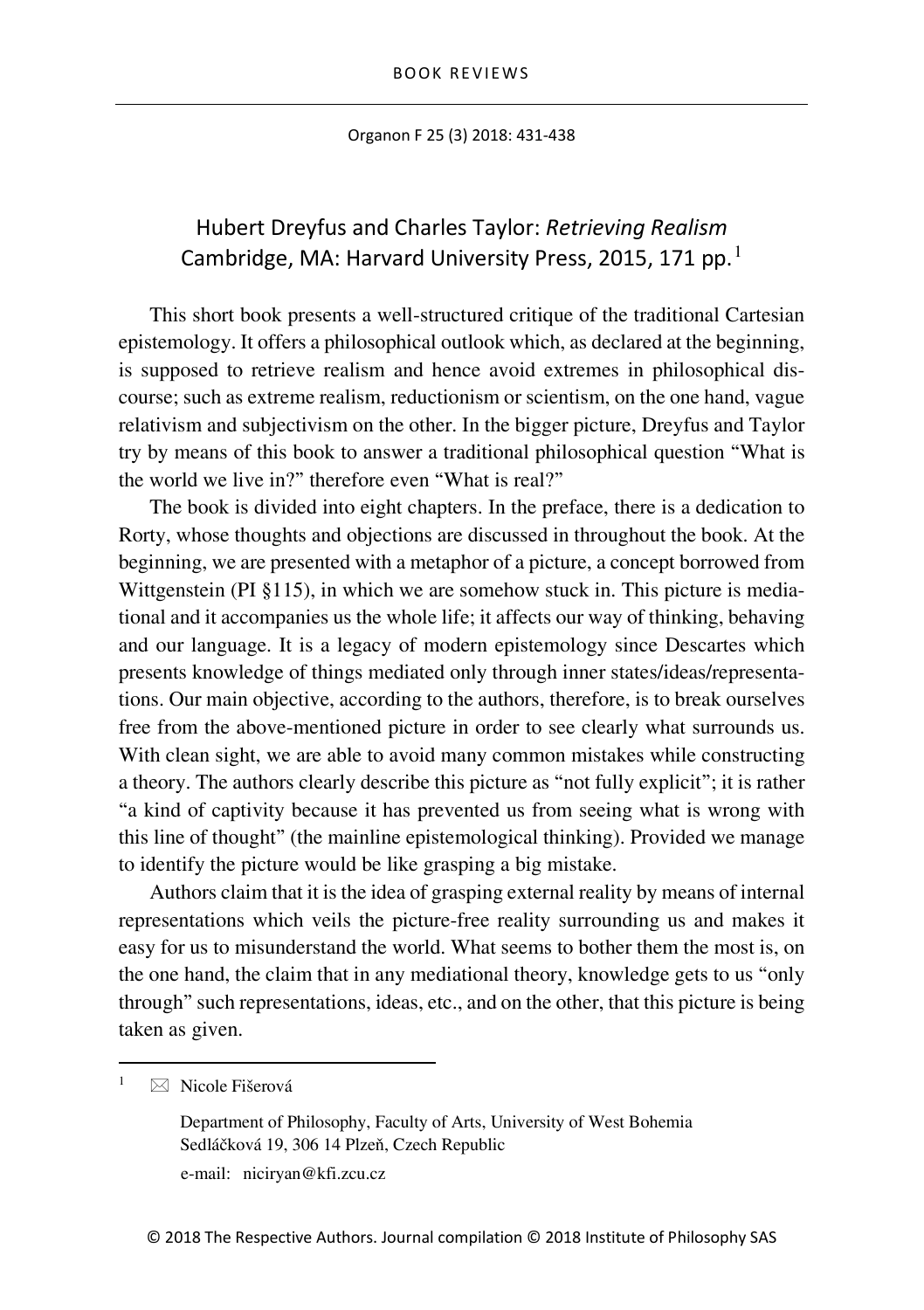In order to define this picture, so that we could escape it later, one must, according to the authors, identify the four interwoven strands. We can consider them to be attributes of any mediational picture: 1) it has the "only through" structure, 2) the content of our knowledge can be analysed into clearly defined, explicit elements, 3) when justifying our believes one can never go beyond/below these defined elements since they have the status of immediate givens and 4) it has dualist sorting, e.g. with the mental-physical distinction. Needless to say that in some cases one or another strand can be broken, in other words, missing.

As the authors mention, there have been many attempts to deconstruct the meditational picture by breaking the dualistic point of view, such as linguistic turn, materialist turn or Kant's critical turn. However, these all still kept the "only through" meditational element, therefore failed and stayed captured. The major turn in deconstructing mediational theories was made in the 20th century. At the same time alternative contact theories were being elaborated; they were based on the rejection of Cartesian and Empiricist epistemologies.

A contact theory soughed by the authors should capture that we are in a direct contact with the world and this contact is primordial, therefore we cannot escape it. We grasp the world and the framework gives its sense to our "grasps of reality". It points out reembedding of thought and knowledge in the bodily and social-cultural context in which it takes place. Furthermore, such a theory has a temporal depth and has to be seen as having holistic attributes.

The authors further claim that one must understand that our grasps of the world cannot be just representational and that knowledge, properly understood, not only consists of representations but it is lodged within individual minds in the first place. Our grasps are shared and then secondarily imparted to each one of us.

Heidegger and Merleau-Ponty presented an example of successful deconstruction of the mediational view, therefore Dreyfus and Taylor used some of their thoughts as a basis for their own contact theory. On the other hand, they considered Rorty to be a "hidden representationalist", although he was trying to free himself of representations. May that be as it is, it must be acknowledged that debates with Rorty gave the authors some precious perspectives and possibly, if Rorty had not died before the book was finished, it might have helped Dreyfus and Taylor to explain some uprising questions considering their contact theory, to which I am coming back later in this review.

Dreyfus and Taylor's own conception, presented almost at the end of this book, was given a name "pluralistic robust realism". It is basically built upon two pillars: on the one hand, it is phenomenology—the thoughts of Heidegger and Merleau-Ponty, and on the other, the critical perception of Rorty. Its crucial terms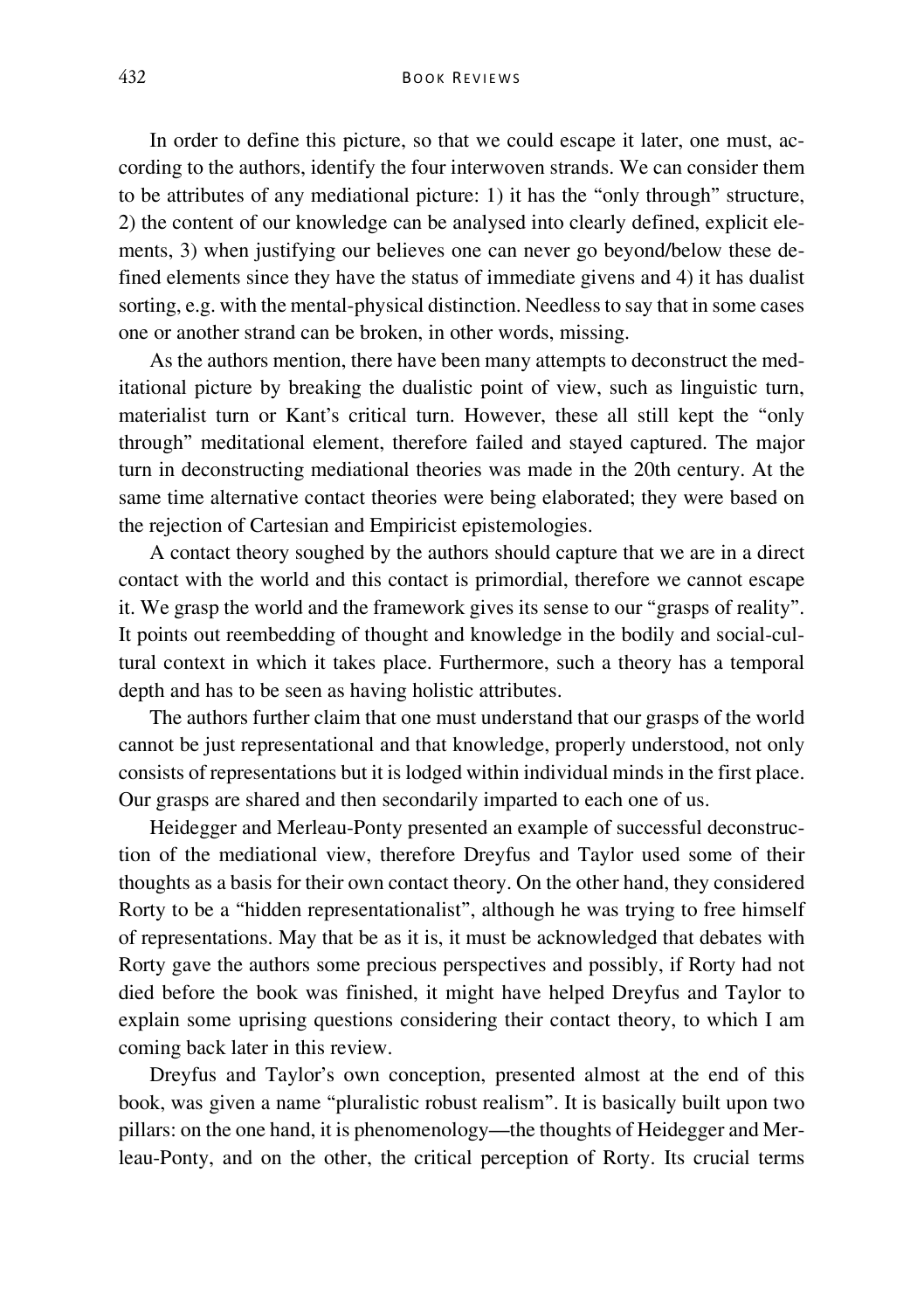include grasps of reality, embedded coping, embodied agent, direct access, affordances, and temporality.

The first pillar can, therefore, be interpreted as a holistic understanding of reality and people living in it; it is an attempt to combine exact science and philosophy in the frames of understanding the reality surrounding us. Our knowledge is influenced by culture and society, therefore, has to be taken as a whole. It claims that a person is embedded in reality and forced to act on it. We are in contact with this reality and we cope with it (deal with it)<sup>[2](#page-2-0)</sup> on an everyday basis—we cannot escape this contact because it is primordial. Objects of reality are neutral but they have their affordances which are filled according to the context and time-dependent when grasped (by us). This may characterize the phenomenological part.

The second pillar encompasses debating and reacting to Rorty. He claimed that all objects, even those studied by natural science, are only intelligible on the background of our embedded coping so that the idea of a view from nowhere is literally unintelligible. In other words, we cannot achieve the view of nowhere because we are in a way limited by our own form; we are human and we perceive as humans. The authors, however, considered this as "deflationary" realism and tried to offer their "robust" realism instead, claiming that in order to understand the status of the structures studied by natural science, we have to make sense of an independent reality.

Not only here did the authors part ways with Rorty. He banned the picture, claiming there was none. He also pointed out that we should get away from a number of philosophical dichotomies which have supposedly outlived their usefulness. However, Taylor and Dreyfus argued that in order to escape the mediational picture we need to identify it and deconstruct it. Thus they found Rorty's approach to knowledge representationalistic. As representations feed the mediational picture, Rorty never managed to escape it.

However, while explaining why their realism is plural, the authors agreed with Rorty at least in one part. They shared his opinion there is no one language for correctly describing nature but right after they counter Rorty, that there could well be many languages each correctly describing a different aspect of reality.

Dreyfus and Taylor explain the position of pluralistic robust realism subsequently: 1) there are multiple ways of interrogating reality (the plural part), which 2) reveal truths independent of us—such truths that require our thinking to be revised and adjusted in order to grasp them (the robust realist part) and where (3) all attempts fail to bring the different ways of interrogating reality into a single mode of questioning that yields a unified picture or theory (so they stay plural)."

<span id="page-2-0"></span><sup>&</sup>lt;sup>2</sup> Dreyfus used the term "coping with things", Taylor used "dealing with things".